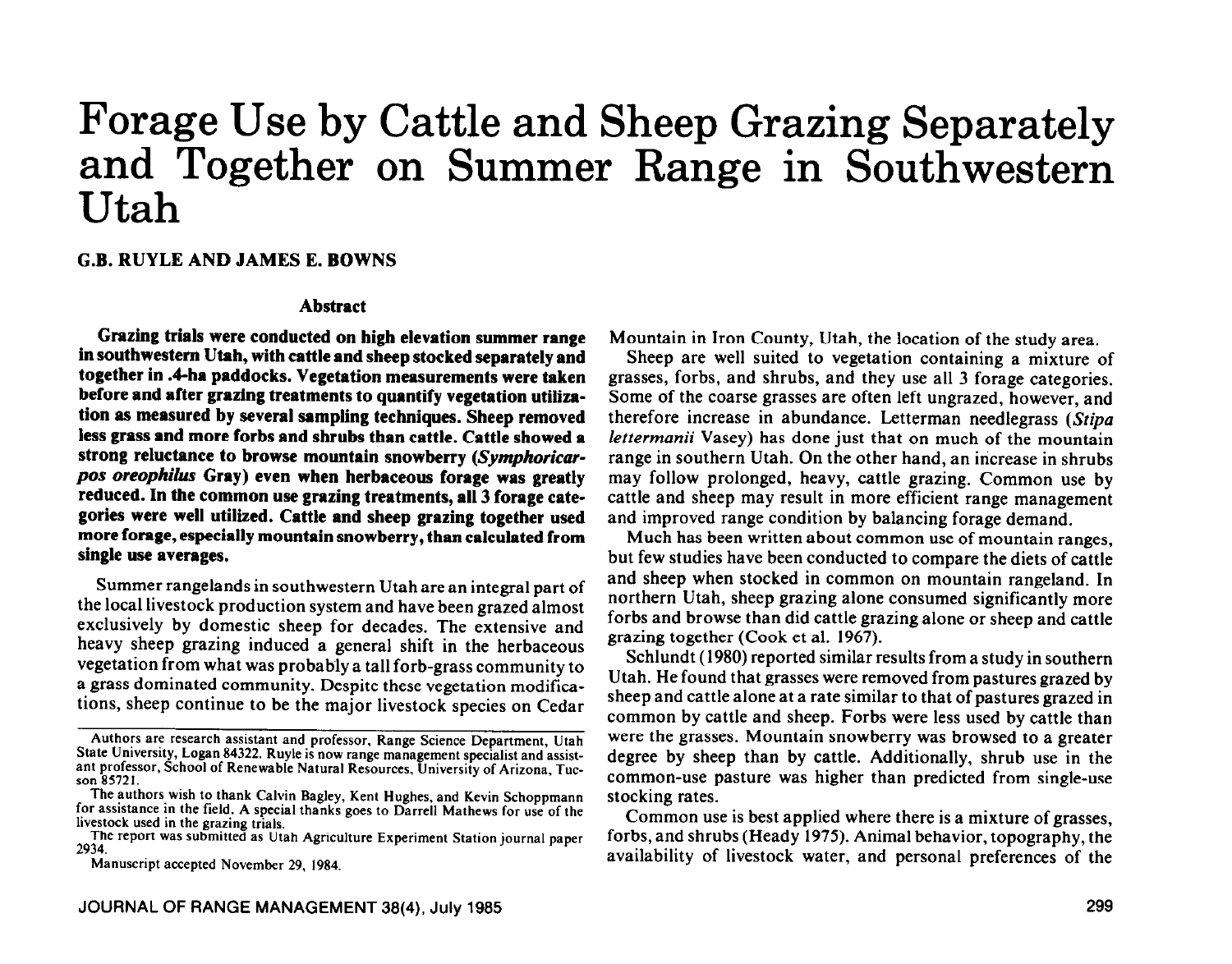manager may also contribute to the success or failure of commonuse grazing management (Cook 1954, Smith 1965, Heady 1975).

The purpose of this study was to compare forage utilization levels of cattle and sheep grazing alone and in common during short grazing trials at high stocking densities. Utilization was measured for individual plant species and forage categories.

## Study **Area**

The study area consisted of stands of oak and aspen woodlands interspersed with large open areas of grassland and grass-shrub mixtures. Major forage species on the study site included Letterman needlegrass, Kentucky bluegrass *(Poaprutensis* L.), mountain snowberry, herbaceous sage *(Artemisiu ludoviciana* Nutt.), yarrow *(Achilles millijolium* L.), vetch or cowpea *(Vicia americana*  Muhl.), and whiplash daisy *(Erigeron flagellaris* Gray). Plant names follow Welsh and Moore (1973).

For the study reported here, eight 0.4-ha paddocks were located on a high mountain loam range site at an elevation of 2,500 m. The paddocks were representative of much of the mountain range in the area, a mixture of grasses, forbs and snowberry.

#### **Methods**

## **Grazing Treatments**

The purpose of the grazing treatments was to determine how grazing by sheep and cattle alone and together affected the relative availability of various plant species and individual plants. During the 1981 trials, grazing treatments were applied to the .4-ha (1-acre) paddocks with 20 ewes and 40 lambs or 4 cows with calves for the single use-treatment; or 10 ewes and 2 cows, all with offspring (5: 1 sheep:cow substitution ratio) for the common-use treatment. Grazing trials lasted 4 days. The 1982 grazing trials were identically stocked but lasted 5 days resulting in stocking rates equivalent to .76 ha/AUM in 1981 and .60 ha/AUM in 1982. Two paddocks were left ungrazed. In each grazed paddock, utilization of herbaceous and shrubby vegetation was estimated using several techniques. Because snowberry was by far the most abundant shrub on the site, shrub sampling focused on this species, and browsing use was estimated separately from that of herbaceous vegetation by stratifying the shrub cover.

Three sampling techniques were used to estimate utilization of herbaceous vegetation: (1) standing crop before and after grazing, (2) percentage of grazed plants, and (3) average heights of grazed and ungrazed plants, with utilization being based on the weight of the difference between the grazed and ungrazed heights as determined from height-weight relationships. Where height-weight relationships were unsuitable (mostly small forbs), use was ocularly estimated.

Standing crop measurements before and after grazing described vegetation disappearance (utilization). A double sampling procedure was employed using a 1:4 ratio of clipped to estimated,  $.2\text{-m}^2$ plots (Mueggler 1976, Mueggler and Stewart 198 1).

In a separate sampling procedure, the percentage of grazed plants within each species was determined by counting grazed and ungrazed plants in every plot. Average grazed and ungrazed height of each plant species encountered also was recorded. Heightweight relationships for the most important forage species were developed and used in a manner similar to that described by Dwyer (1961). Sampling was done in a series of 10 randomly placed transects. Each transect comprised 10, .3-m<sup>2</sup>, rectangular plots. Data were summed by transect for data analysis.

Snowberry utilization was determined by the method developed by Ruyle et al. (1983) in which caliper measurements of the last intact internode on browsed stems were used to predict biomass removed by browsing. Two models were used to predict the quantity of biomass removed, distinguishing between 2 kinds of browsing-leaf only and entire stem removal.

#### **Statistical Analysis**

Grazing trials were replicated twice each year of the study. Main effects for statistical analysis were grazing treatment and date of sampling period (before and after grazing). Where analysis of variance showed significant F-values, means were separated using the L.S.D. test (Steel and Torrie 1980).

## **Results and Discussion**

To allow better interpretation of the utilizationestimates, standing crop biomass for the major forage species is presented in Table I. Standing crop was estimated just prior to the grazing periods, during the peak of forage production.

| Table 1. Standing crop biomass estimates for the major forage species |  |
|-----------------------------------------------------------------------|--|
| on the Cedar Mountain study area in mid-July, 1981 and 1982.          |  |

|                                | Standing crop (kg/ha) |      |  |  |
|--------------------------------|-----------------------|------|--|--|
| <b>Species</b>                 | 1981                  | 1982 |  |  |
| Stipa lettermanii Vassey       | 158                   | 140  |  |  |
| Poa pratensis L.               | 228                   | 233  |  |  |
| Total grasses                  | 460                   | 435  |  |  |
| Artemisia ludoviciana Nutt.    | 110                   | 120  |  |  |
| Achillea millifoluim L.        | 14                    | 15   |  |  |
| Erigeron flagellaris Gray      | 53                    | 68   |  |  |
| Vicea americana Muhl.          | 49                    | 61   |  |  |
| <b>Total forbs</b>             | 295                   | 290  |  |  |
| Symphoricorpos oreophilus Gray | 830                   | 908  |  |  |

Forage use estimates for sheep and cattle grazing alone and in common compared favorably with the findings of other researchers on similar sites (Cook et al. 1967), and followed similar trends for each sampling method during both years of the study (Table 2). Grasses were used to a greater degree by cattle than by sheep, while sheep used more forbs and shrubs than did cattle. Only Kentucky bluegrass, Letterman needlegrass, and herbaceous sage occurred consistently enough among treatments and plots to allow acceptably precise height-weight and grazed plant estimates of grazing use. Because of heavy grazing or infrequent occurrence, other plant species were not adequately sampled by these methods. Sampling only once after grazing does not account for those very palatable plants that disappear early from the vegetation when it is grazed.

For general comparisons, all sampling methods indicated similar trends among grazing treatments within forage categories. Utilization estimates based on height-weight relationships were most often lowest, while percentage of grazed plants gave the highest estimates (Table 2). Standing crop utilization estimates more often indicated statistical differences among grazing treatments.

On a species level, standing crop utilization estimates indicated that Kentucky bluegrass and Letterman needlegrass were grazed less in sheep paddocks than in cattle or common-use paddocks. Herbaceous sage was used more heavily by sheep grazing alone. Yarrow was most heavily grazed under common use (Table 3). Whiplash daisy and vetch were grazed to similar degrees in all 3 grazing treatments. Vetch, a highly palatable forb, was used heavily (96  $\%$  average) in both years for all treatments. The high desirability of this species to both cattle and sheep make it unsuitable for one-time sampling of utilization after grazing, since the remnant stems are exceedingly difficult to see and are often overlooked.

Differences in mountain snowberry utilization among grazing treatments were larger than those of any other forage class (Table 4). Cattle made little use of the shrub, even at the 27% higher stocking levels of 1982. Sheep used mountain snowberry heavily, browsing 7 1% of the stems in 1981 and 87% in 1982, with estimated use being 36 and 45%, respectively (Table 4). However, 45% utiliza-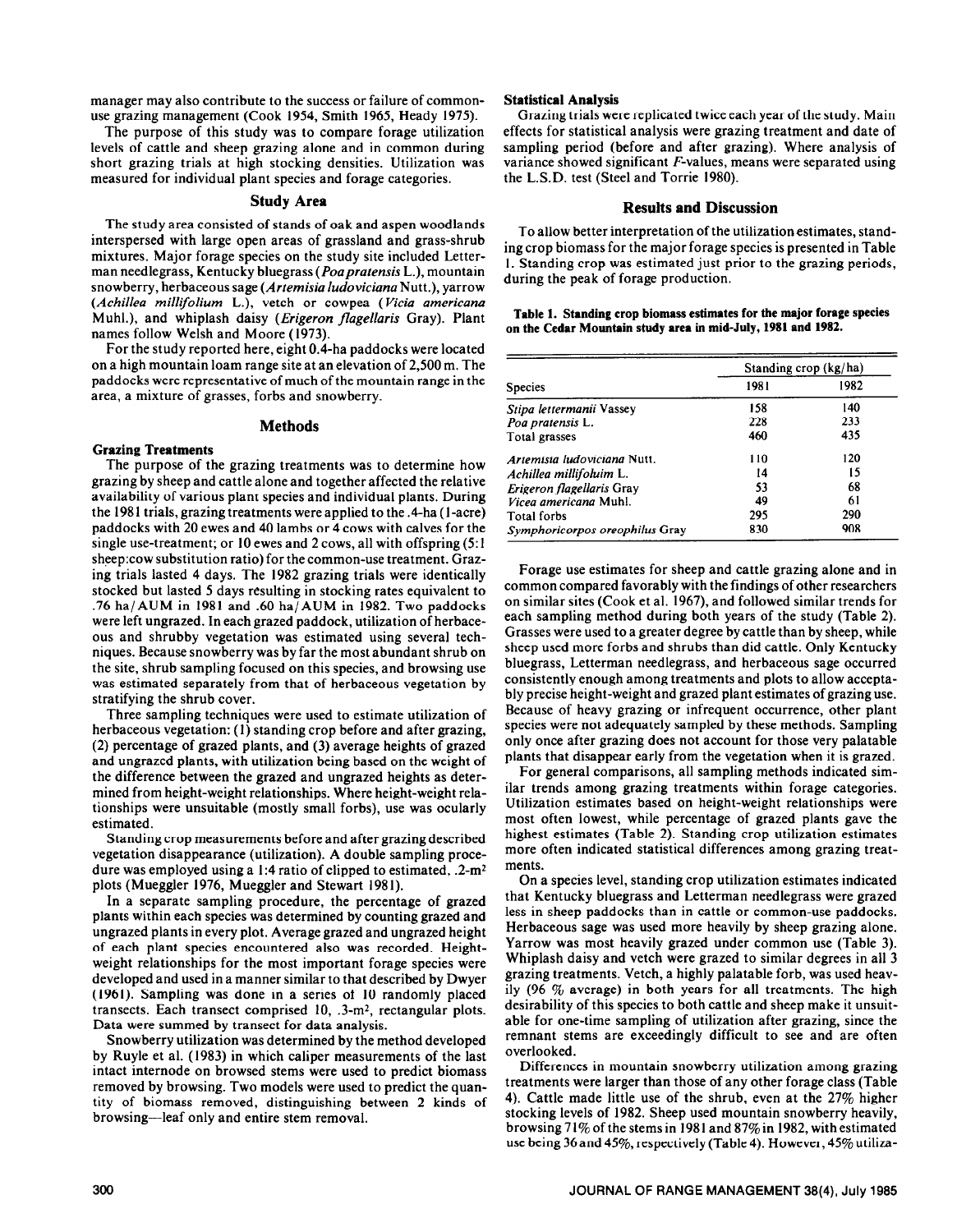| Grazing treatment | Grasses     |                 |                 |                 | Forbs |                 | Poa pratensis L. |     |                 | Stipa lettermanii<br>Vassey |                 |     | Artemisia ludoviciana<br>Nutt. |       |                 |
|-------------------|-------------|-----------------|-----------------|-----------------|-------|-----------------|------------------|-----|-----------------|-----------------------------|-----------------|-----|--------------------------------|-------|-----------------|
| 1981              | $\mathbf G$ | H/W             | SC              | G               | H/W   | SC              | G                | H/W | <b>SC</b>       | G                           | H/W             | SC  | G                              | H/W   | SC              |
| 1981              |             |                 |                 |                 |       |                 |                  |     |                 |                             |                 |     |                                |       |                 |
| Sheep             | 51a         | 19a             | 33a             | 73a             | 47a   | 68a             | 66a              | 36a | 40a             | 62a                         | 17a             | 22a | 39a                            | 1 l a | 41a             |
| Cattle            | 81b         | 30 <sub>b</sub> | 66b             | 24 <sub>b</sub> | l 4b  | 31 <sub>b</sub> | 75a              | 33a | 58b             | 81b                         | 27 <sub>b</sub> | 48b | 10a                            | 16a   | 20 <sub>b</sub> |
| Common            | 71b         | 31b             | 62 <sub>b</sub> | 63a             | 39a   | 6la             | 81a              | 39а | 62 <sub>b</sub> | 81b                         | 32 <sub>b</sub> | 60c | 16a                            | 17a   | 22 <sub>b</sub> |
| 1982              |             |                 |                 |                 |       |                 |                  |     |                 |                             |                 |     |                                |       |                 |
| Sheep             | 80a         | 39а             | 39a             | <b>86a</b>      | 48a   | 77a             | 97a              | 6la | 45a             | 8la                         | 45a             | 27a | 79a                            | 21a   | 62a             |
| Cattle            | 95b         | 53a             | 70Ь             | 7Ь              | 7Ь    | 52 <sub>b</sub> | 98a              | 65a | 64b             | 90Ь                         | 32a             | 60Ь | 11b                            | 5b    | 24Ь             |
| Common            | 88ab        | 44a             | 71Ь             | 76a             | 50a   | 66a             | 95a              | 53a | 73c             | 93 <sub>b</sub>             | 39a             | 68b | 27c                            | 9b    | 7c              |

**Table 2. Comparison of utilization estimates by percentage of grazed plants or grazed stems (C), height-weight (H/W), and standing crop (SC) disappearance for the three grazing treatments, both years of the study.** 

**'Means in the same column within years followed by a different letter are significantly different at p = 0.10** 

**Table 3. Percent utilization of standing crop by grazing treatment for stocking levels of .76 ba/AUM in 1981 and .62 ba/AUM in 1982.** 

| Grazing<br>Treatments | <b>Percent Utilization</b> |                                   |                  |          |                         |      |  |  |
|-----------------------|----------------------------|-----------------------------------|------------------|----------|-------------------------|------|--|--|
|                       |                            | Achillea<br><i>millifolium</i> L. | flagellaris Gray | Erigeron | Vicea americana<br>Grav |      |  |  |
|                       | 1981                       | 1982                              | 1981             | 1982     | 1981                    | 1982 |  |  |
| Sheep alone           | 48a <sup>1</sup>           | 67a                               | 58a              | 69a      | 99a                     | 99a  |  |  |
| Cattle alone          | 40a                        | 42 <sub>b</sub>                   | 53a              | 67a      | 95a                     | 93a  |  |  |
| Common use            | 60b                        | 96с                               | 6la              | 65a      | 98a                     | 96a  |  |  |

<sup>1</sup> Means in a column followed by a different letter are significantly different at p = 0.10.

Table 4. Percent utilization of mountain snowberry (Symphorocarpos *oreophilus* **Gray) for sheep, cattle and common use grazing treatments during 1981 and 1982.** 

|                                                |                  | 1981<br>$(.76 \text{ ha} / \text{AUM})$ |             | 1982<br>(.62 h/AUM) |        |             |  |
|------------------------------------------------|------------------|-----------------------------------------|-------------|---------------------|--------|-------------|--|
|                                                | Sheep            | Cattle                                  | Com-<br>mon | Sheep               | Cattle | Com-<br>mon |  |
| Grazed stems                                   | 71a <sup>1</sup> | 9b                                      | 52a         | 87a                 | 8b     | 87a         |  |
| Utilization                                    | 36a              | 3 <sub>b</sub>                          | 23c         | 45a                 | 12b    | 4la         |  |
| $\overline{x}$ Snowberry cover<br>in treatment | 24               | 18                                      | 12          | 24                  | 18     | 12          |  |

**'Means in a row, within years, followed by the same letter are not significantly different at p = .Ol, except 1981 utilization (p = .lO).** 

tion (calculated in the traditional manner of the current year's biomass removed divided by total current year's standing crop) repesented an upper level of use of total current year's growth on this shrub because of the way sheep stripped the leaves and left the stems essentially intact (Fig. 1). This was different from cattle browsing where entire stems were taken (Fig. 1). Under common use most of the stems were stripped of leaves similar to conditions in paddocks grazed only by sheep (Fig. I), supporting our conjecture that most of the mountain snowberry use in these treatments was by sheep. During both years of the study, common use resulted in higher than expected snowberry use, based on the average of utilization values of sheep and cattle grazing alone.

In larger pastures surrounding the study paddocks, cattle and sheep grazing in common separated on a topographical basis. But where stocking densities were increased, cattle and sheep congregated more often, reducing topographical influences. It is not known how stocking rates and densities alter other grazing relationships among the 2 animal species and care must be used when extrapolating these results to large pastures.

In this study common use grazing tempered the differences in forage utilization of the single use grazing treatments. All 3 forage categories-grasses, forbs, and shrubs-were well grazed. However, utilization of grasses, forbs, and shrubs in the common use paddocks did not represent an intermediate level utilization by cattle and sheep grazing alone as reported by Cook et al. (1967). Here, cattle and sheep grazing together used more forage, especially mountain snowberry, than had been calculated from single use averages. On these sites simultaneous grazing by cattle and sheep distributed the grazing pressure more evenly over the 3 forage classes. The advantage of common use may be that it enables the vegetation to maintain a stable composition at higher levels of use than does single species stocking.

# **Literature Cited**

**Cook, C.W. 1954. Common** use of summer range by sheep and cattle. J. Range Manage. 7:lO-13.



**Fig. 1.** *Mountain snowberry* (Symphorocarpos oreophilus Gray) use *by sheep, cattle and mixed species depicting the browsing methods. Sheep stripped the leaves from the stems whereas cattle took entire stems. Common use resulted in most of the browsed stems stripped of leaves, similar to those in sheep treotments.*